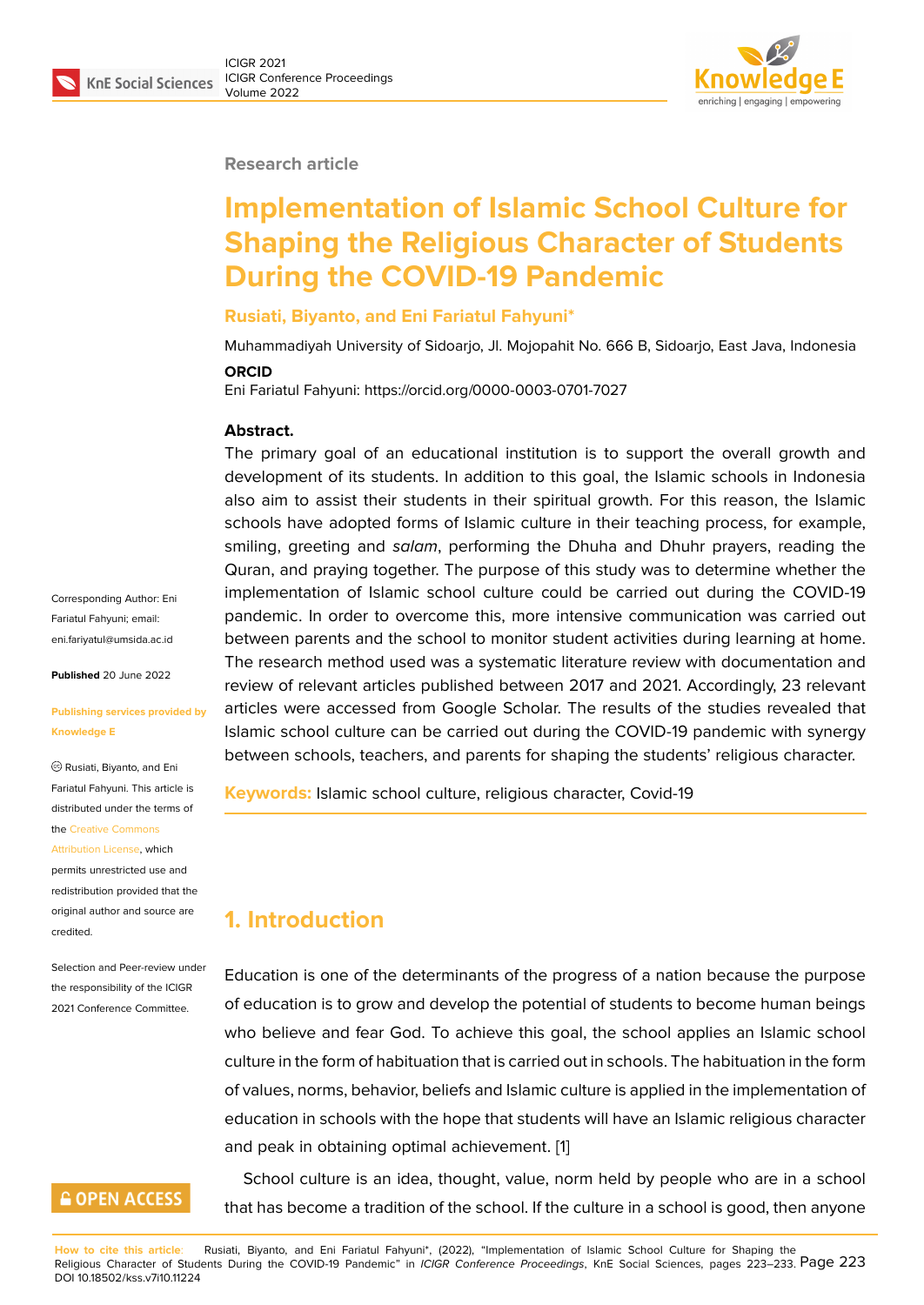who becomes a student will immediately follow it and become good, knowledgeable, have noble character. [2] This school culture will form the character of students.

While the character is related to the personality of the person. If people like to lie, fight, break promises, are arrogant, they are called bad characters, and vice versa if the person is honest, disc[ip](#page-9-0)lined, helpful, forgiving, then they are called good characters. Character is also often referred to as morality or behavior, how humans relate to God, humans to humans and humans to their natural environment.[3]Morals, this behavior is in the form of thoughts, ways of acting, feelings, ways of speaking, and behavior based on the norms that exist in society, rules, culture, and customs. The school environment applies character education by instilling character values to a[ll](#page-9-1) school members which includes components of knowledge, awareness and willingness as well as actions to implement these character values.[4]

Implementation of Islamic school culture, students must get a model or example from everyone they meet both in the family, school and community environment. By going to school, children are not only abl[e](#page-9-2) to increase knowledge, but also form and develop religious character.

The Islamic school culture implemented in schools is hindered by the Covid-19 virus. Covid-19 is a virus originating from Wuhan, China, which has almost spread to all corners of the world, including Indonesia. With the death toll on November 26, 2021 is 16,352 People.[5]This makes all government policies must be taken quickly and decisively so that there are no more victims. Education is one of the sectors most affected by the COVID-19 pandemic. The government adopted a policy of social distancing and a ban on crow[di](#page-9-3)ng, which eventually gave birth to a new policy regarding the prohibition of face-to-face learning instead of online learning.[6]

Based on the implementation of Islamic school culture in the formation of students' religious character during the Covid-19 pandemic, researchers are interested in conducting a study to find out forms of Islamic c[ultu](#page-9-4)re that can still be done during the Covid-19 pandemic, challenges and solutions.

### **2. Methodology**

This research was conducted by means of a Systematic Literature Review. Documentation and review of articles related to Islamic school culture, religious character, and the Covid-19 pandemic in 2017-2021. The number of articles according to the keywords taken by the author is 23 articles from national and international journals accessed from Google Scholar. This number is the result of data collection, grouping, presentation, and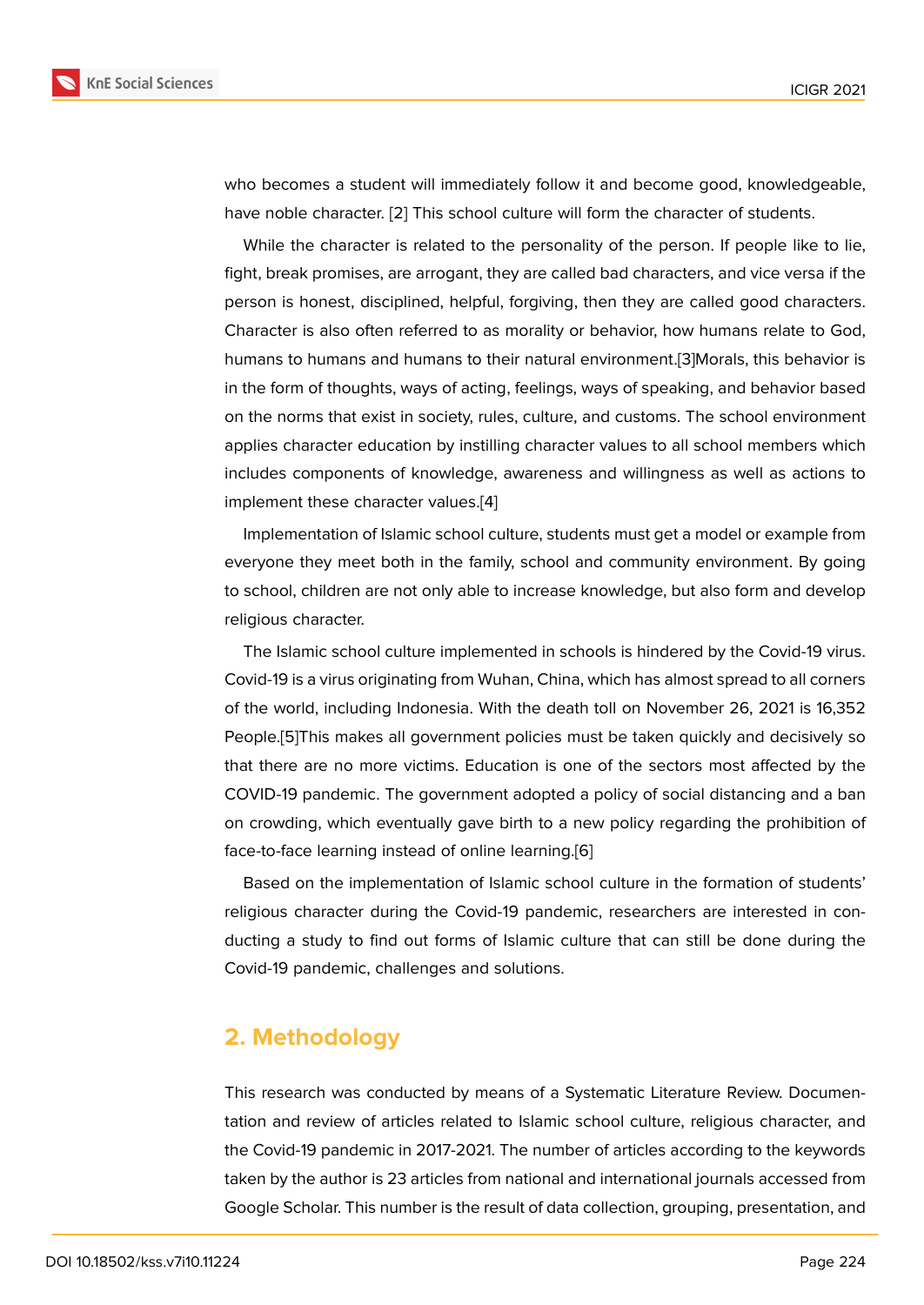

drawing conclusions from the articles that have been taken.[7] journal filtering flow as data is shown in Figure 1.

**Figure** 1: Data extraction procedure.

Searching data using Google Scholar according to the title found 4,930 articles, then the search was narrowed with restrictions for 2017-2021 and found 4,120 articles. For further searching using existing abstracts, it was found that 42 articles were then recorded in a structured format with final screening to create a profile table, found 23 articles.

### **3. Results and Discussion**

#### **3.1. The Meaning of School Culture**

This school culture is based on the thoughts of someone who is in the school environment and is followed by other people at the school so that it becomes a common consensus at school. Thoughts that are embodied in a behavior are followed and implemented by all people so that it becomes a value that is the hallmark of the school and becomes a productivity of the school.[8] In addition, the existence of an Islamic school culture is able to produce students who are highly knowledgeable and have noble character. This behavior contains elements of norms, rituals and traditions adopted by school residents that distinguish one [s](#page-9-5)chool from another which is the hallmark of the school.[9] [10]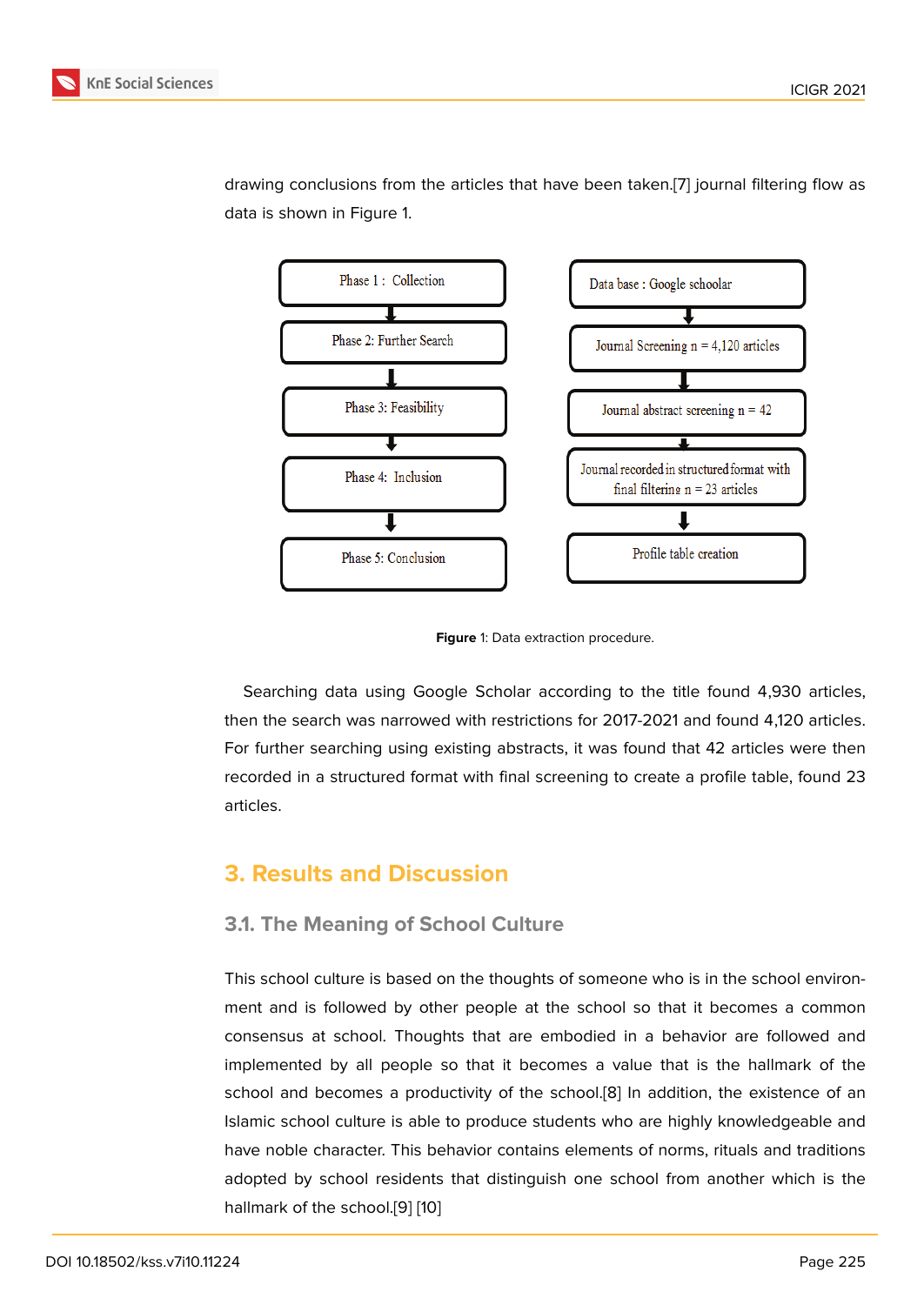In implementing school culture, there are sanctions for those who violate it, according to mutual agreement. [10]As educational institutions, schools strive to be the best places to educate and nurture students through religious programs with a vision and mission to create a school culture that makes students challenged, happy, fair, fosters a creative and innovative spirit, i[s in](#page-9-6)tegrated, and succeeds in producing quality graduates. . School culture is expected to be able to provide equal opportunities to all students regardless of where they come from, poor or rich, their religion, cultural background, considering that Indonesia has a variety of different tribes, cultures and customs.[11] Islamic school culture includes smiling, greeting and salim, dhuha prayer, dhuhur prayer, reading the Quran and praying together. This Islamic school culture is carried out by all school members with the aim of forming the religious character of all school m[em](#page-9-7)bers.[8]Islamic school culture which becomes habituation in one school is socialized to all new students so that it runs optimally in its implementation. [11]

#### **3.2. The Importance of Religious [C](#page-9-7)haracter**

Religious character is one of the human characters that is based on the religion that has been embraced, respecting followers of other religions carrying out their worship and living side by side with them in harmony.[3]And most importantly, with a religious character, children can raise their level, because with a religious character, children will be steadfast and withstand all the trials they face so that they will become strong and perfect human beings.[4][12]

There are special characteristics in planting religious character education in children, namely: a) Actions taken by children are able to rely on activities that are normative. b) Able to build children's [s](#page-9-2)[elf-](#page-9-8)confidence. c) Children are able to appreciate and practice every good rule in their personality. d) Firm and loyal to what he views as something good.[10]

In carrying out the religious character in schools, the teacher's role is very influential. Because the teacher must set an example and role model for students through habitu[ati](#page-9-6)on, the teacher's task is not only to transfer knowledge but also to shape the religious character of students through the school culture that is carried out.[13]The community must also be able to support the formation of children's religious character. The values of religious character taught to children will be brought into social life so that they are able to respect each other, respect, work together in social lif[e.](#page-9-9) The main purpose of the role of parents, teachers and schools is to form good character in children. Given the importance of religious character in students, schools should not only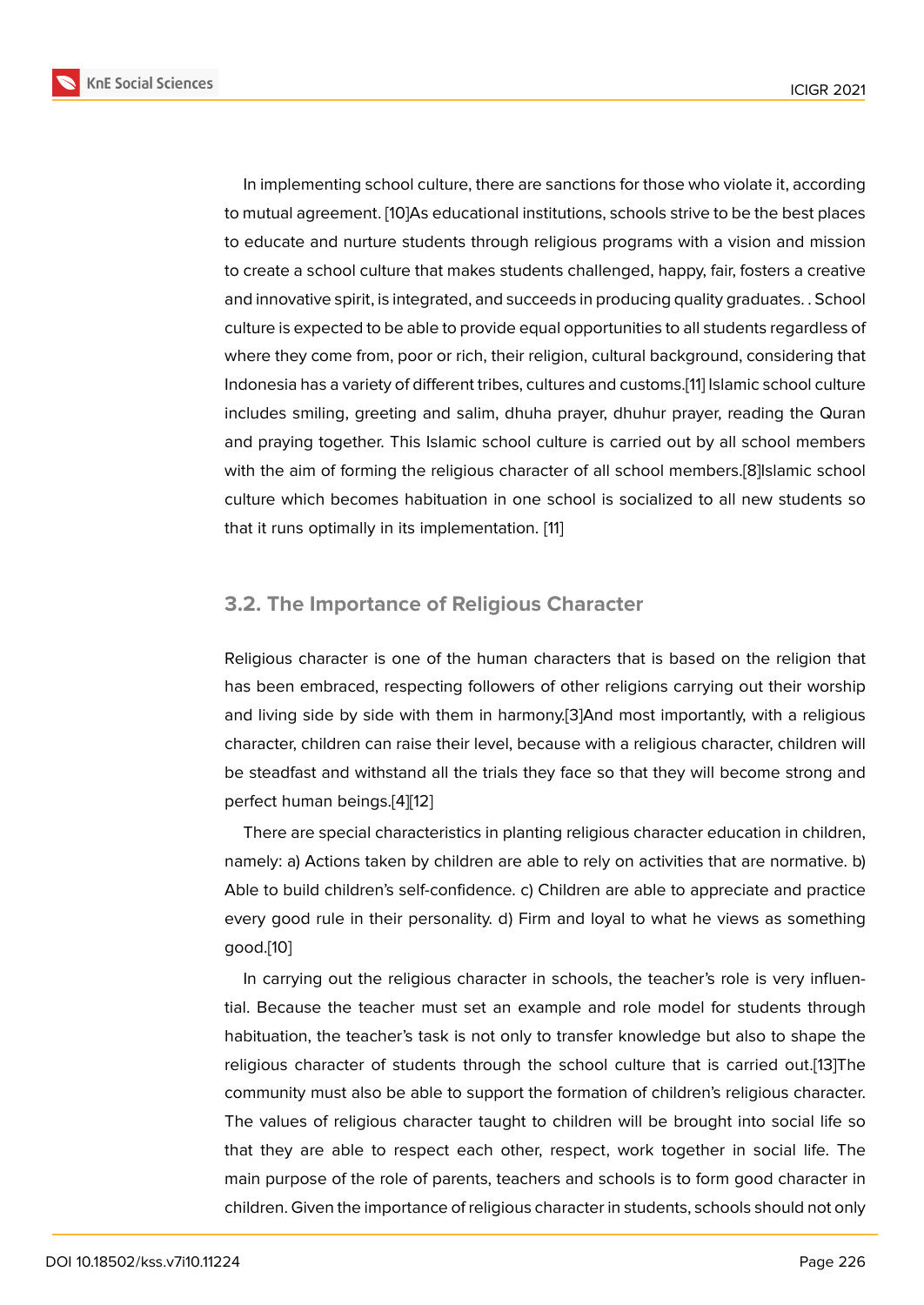include them in extracurricular or co-curricular activities but also in all learning activities carried out in schools.[14].So that it becomes a habit for children every day. This is done because education is not only for improvement cognitive abilities or knowledge, but also from an effective and psychomotor point of view that is brought to real life in society. The strategies taken [in](#page-10-0) instilling religious character in students include habituation, learning about good things, love for goodness, doing good actions, exemplary from the surrounding environment and repenting when making mistakes.[6][15] When this strategy is carried out, the child's religious character will be formed by itself.

The religious character that is expected from the studied Islamic school culture is expected to be a strong provision and foundation so that students c[an](#page-9-4) [fac](#page-10-1)e negative situations or circumstances so as not to fall into it. Religious character will be a guide for students to behave and have a good personality not only today but for the future.[4]

### **3.3. Implementation of Islamic School Culture in Improving St[u](#page-9-2)dents' Religious Character During the Covid-19 Pandemic**

The world community is still paying attention to the handling of the Covid-19 pandemic. The world is equally affected by the fast-moving Covid-19 virus. The characteristics of this virus are fever, cough, runny nose, inflammation and shortness of breath. Seeing the increasingly high rate of spread of Covid-19, the government hopes that the community component is aware and responsive to the efforts that must be taken immediately. To anticipate and prevent comprehensively related to the spread of the virus and all parties must have one vision and mission to help each other in handling it.[6][11]The government issued the Decree of the Secretary General of the Ministry of Education and Culture number 15 of 2020 regarding the implementation of education during the Covid-19 pandemic which was carried out online or online to prevent the s[pr](#page-9-4)[ea](#page-9-7)d of the Covid-19 virus from the education sector. The decision was taken by considering 1. The health of all people in educational institutions, namely students, teachers and non-educational staff. 2. The growth of students' physical, mental and psychosocial abilities, carried out by teachers and parents. This is important so that there is no environmental disparity between the school and the place of residence. These two principles must go hand in hand, in harmony and in agreement. Alternative online learning is the best decision during the Covid-19 pandemic despite the many obstacles that must be faced.[6]

In practice, the Islamic school culture which is usually carried out at school becomes at home. Table 1. describes the Islamic school culture that can be done even though students are learning online.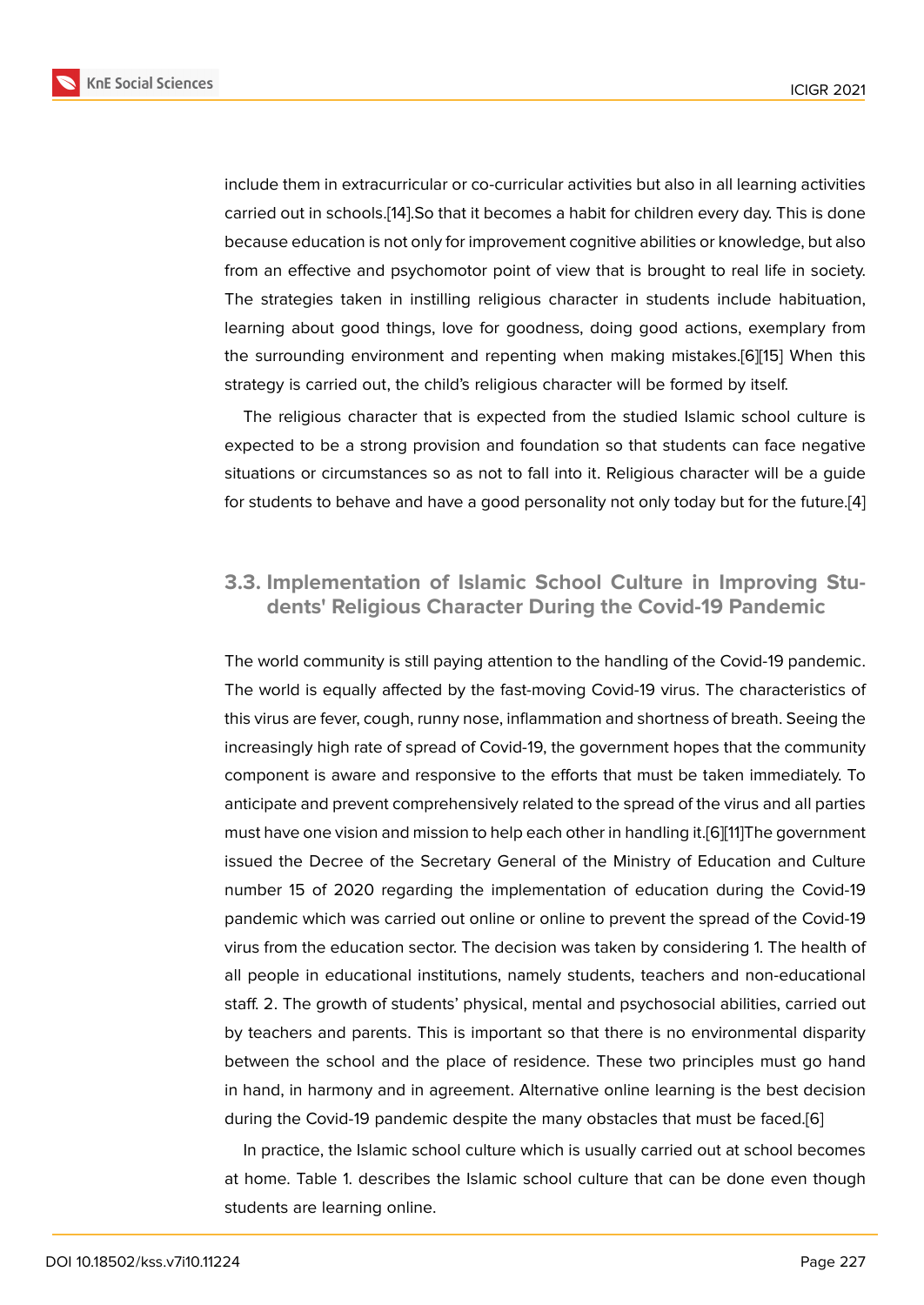| Implementation of Islamic School Smiling,<br><b>Culture</b><br>during<br>the<br>Covid-19 greeting<br><b>Pandemic</b>                                               | and salim  | <b>Duha</b><br>prayer | <b>Dhuhur</b><br><b>Prayer</b> | <b>Reading The Praying</b><br>Quran | together  |
|--------------------------------------------------------------------------------------------------------------------------------------------------------------------|------------|-----------------------|--------------------------------|-------------------------------------|-----------|
| Implementasi Budaya Sekolah Islami 1/<br>Dalam Rangka Pembinaan Karakter<br>Siswa <sup>[1]</sup>                                                                   |            | $\sqrt{}$             | $\sqrt{}$                      |                                     |           |
| Transinternalisasi<br>nilai-nilai<br>kepesantrenan melalui<br>konstruksi<br>budaya religius di sekolah [2]                                                         | $\sqrt{ }$ | $\sqrt{}$             | $\sqrt{}$                      |                                     |           |
| Teachers and Education of Char-<br>acter Instillation ( Research Result<br>at Private El ementary School of<br>Muhammadiyah in Medan)[3]                           |            | $\sqrt{}$             | $\sqrt{}$                      |                                     | $\sqrt{}$ |
| Implementasi pendidikan karakter<br>islami dalam budaya sekolah[4]                                                                                                 |            | $\sqrt{}$             | $\sqrt{}$                      |                                     | $\sqrt{}$ |
| UPDATE 13 Januari: Tambah 306<br>Orang, Pasien Covid-19 Meninggal<br>Capai 24.951[5]                                                                               |            |                       |                                |                                     |           |
| Strategi Implementasi Pendidikan $\sqrt{}$<br>Karakter di Masa Pandemi Covid-19;<br>Studi Kasus di MAN 2 Banyuwangi [6]                                            |            | $\sqrt{}$             | $\sqrt{}$                      |                                     |           |
| Dampak Covid-19 Terhadap Imple-<br>mentasi Pendidikan Karakter Impact<br>of Covid-19 on The Implementation of<br>Character Education[7]                            |            | $\sqrt{}$             | $\sqrt{}$                      |                                     |           |
| Nilai-nilai Budaya Sekolah dalam<br>Pembinaan<br>Aktivitas<br>Keagamaan<br>Siswa [8]                                                                               |            | $\sqrt{}$             | $\sqrt{}$                      |                                     |           |
| Implementasi Budaya Sekolah dalam<br>Pengembangan Karakter Peserta<br>Didik di MTs Mambaus Sholihin[9]                                                             | $\sqrt{ }$ |                       | $\sqrt{}$                      |                                     |           |
| dalam<br><b>Budaya</b><br>Sekolah<br>Menumbuhkan<br>Karakter<br>Religius<br>di Madrasah Tsanawiyah [10]                                                            |            |                       | $\sqrt{}$                      |                                     |           |
| Internalisasi<br>Pendidikan<br>Karakter<br>Islami<br>Anak<br>Ditengah<br>Pandemi<br>Covid-19 [11]                                                                  |            | $\sqrt{}$             | $\sqrt{}$                      |                                     | $\sqrt{}$ |
| The Education of Multi Religious $\sqrt{}$<br>Culture on Madrasah Aliyah: Study<br>at Abu Hurairah Islamic Boarding<br>School Mataram West Nusa Teng-<br>gara [12] |            |                       |                                |                                     |           |
| Model Pengembangan<br>Pendidikn<br>Karakter<br>BerbasisPenguatan<br>BudayaU sekolah Religius di ISLAM<br>SULTAN AGUNG 3 SEMARANG[13]                               |            | $\sqrt{}$             |                                |                                     |           |
| Character - Based Learning and<br>self Development To Improve The<br>Students' Character Education[14]                                                             |            |                       |                                |                                     |           |
| Character Education Based on Reli-<br>gious Values: an Islamic Perspective<br>$[15]$                                                                               |            | $\sqrt{}$             |                                |                                     | $\sqrt{}$ |

Table 1: Islamic School Culture Reference in the Formation of Religious Character in the Covid-19 Pandemic.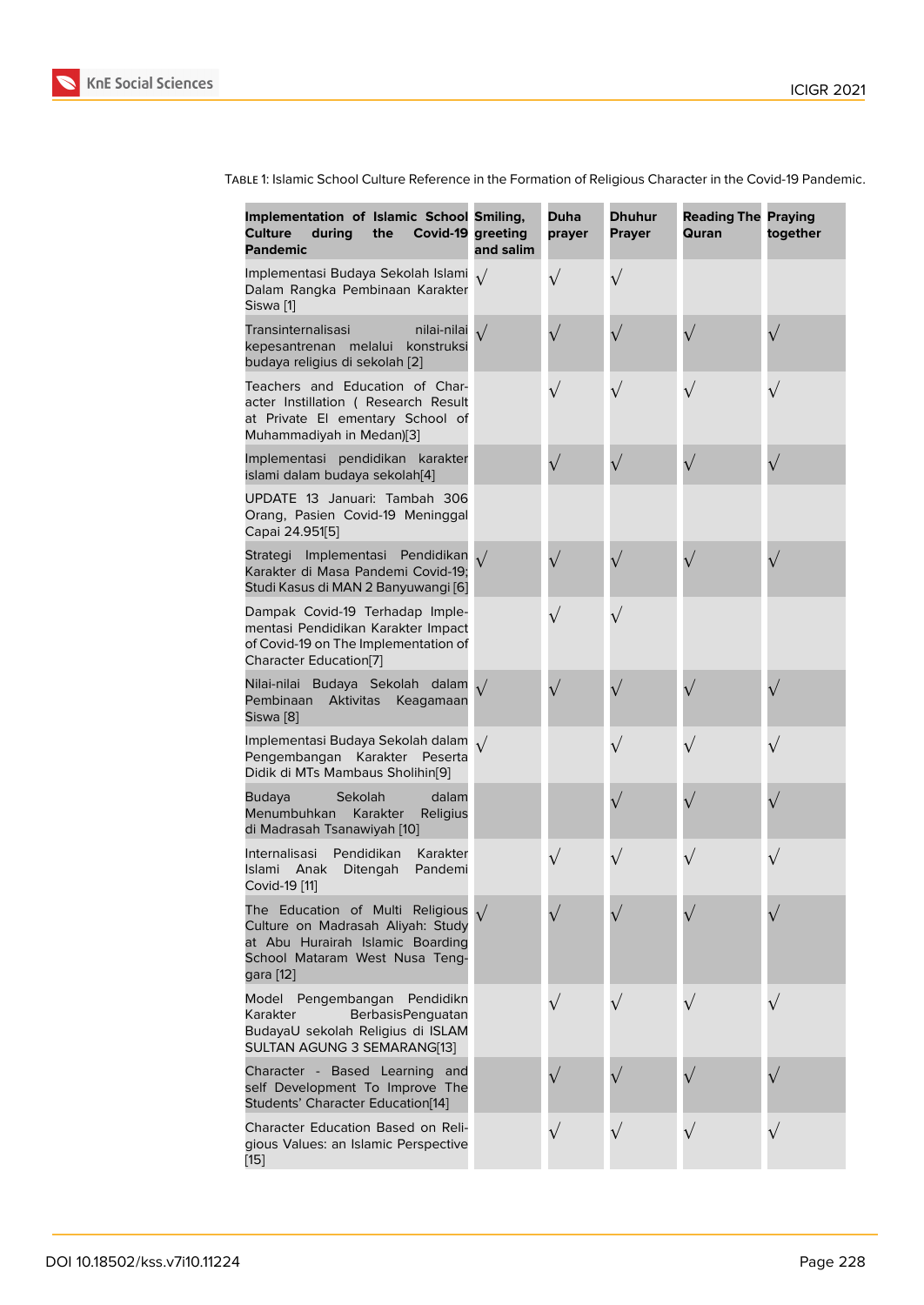| Implementation of Islamic School Smiling,<br>Culture<br>during<br>the<br>Covid-19 greeting<br><b>Pandemic</b>                                                          | and salim | <b>Duha</b><br>prayer | <b>Dhuhur</b><br><b>Prayer</b> | <b>Reading The Praying</b><br>Quran | together |
|------------------------------------------------------------------------------------------------------------------------------------------------------------------------|-----------|-----------------------|--------------------------------|-------------------------------------|----------|
| Gambaran Pendidikan Karakter Anak<br>Usia Dini di Masa Pandemi Covid-<br>19[16]                                                                                        |           |                       |                                |                                     |          |
| Implementasi Program Penguatan $\sqrt{}$<br>Pendidikan Karakter Di Sekolah [17]                                                                                        |           |                       | $\sqrt{}$                      |                                     |          |
| Implementing Character Eduction $\sqrt{}$<br>Dering The Covid-19 Pandemic at<br>Elemantary School [18]                                                                 |           |                       |                                |                                     |          |
| Implementasi Pendidikan Karakter<br>Value<br>di<br><b>Sekolah</b><br>Alam<br>Core<br>Masa Pandemi COVID-19<br>pada<br>(Studi Kasus Di MI Pelangi Alam<br>Ponorogo)[19] |           |                       | $\sqrt{}$                      | $\sqrt{}$                           |          |
| The Implementation of Character $\sqrt{}$<br>Education in Kalimantan, Indonesia:<br>Multi Site Studies[20]                                                             |           |                       |                                |                                     |          |
| Pengaruh Covid-19 terhadap Pener- $\sqrt{}$<br>apan Pendidikan Karakter dan Pen-<br>didikan Islam[21]                                                                  |           |                       | $\sqrt{}$                      | $\sqrt{}$                           |          |
| Penguatan Karakter Religius Berba-<br>sis Budaya Sekolah di SD Muham-<br>madiyah 4 BATU[22]                                                                            |           |                       |                                |                                     |          |
| Budaya Religius: Implikasinya Karak- $\sqrt{}$<br>ter Keagamaan Siswa DI MIN KOTA<br>MALANG[23]                                                                        |           |                       | $\sqrt{}$                      | $\sqrt{}$                           |          |

Table 1: Islamic School Culture Reference in the Formation of Religious Character in the Covid-19 Pandemic.

Figure 2. shows that the dhuhur prayer is the most influential form of Islamic school culture in the formation of students' religious character because the dhuhur prayer is mandatory for every Muslim with a large 24% in journals (1,2,3,4,6,7,8 ,9,10,11,12,[13](#page-7-0),14,15,16,17,18,19,20,21,22,23). Dhuha prayer, reading the Quran and praying together also greatly affects the formation of Shiva's religious character with a percentage of 21%. Dhuha prayer is found in journal numbers (1,2,3,4,6,7,8,11,12,13,14,15,16,18, 19,20,21,22,23). Reading the Quran is in journal numbers (2,3,4,6,8,9,10,11,12,13,14,15,16, 18,19,20,21,22,23). Praying together also in journal numbers (2,3,4,6,8,9,10, 11,12, 13,14, 15,16, 18, 19, 20, 21,22,23). As for the culture of smiling, greeting and salim only 13% are in journal numbers (1,2,6,8,9,12,17,18,20,21,22,23) for that researchers try to discuss about smiles, greetings and salim considering this percentage is the smallest.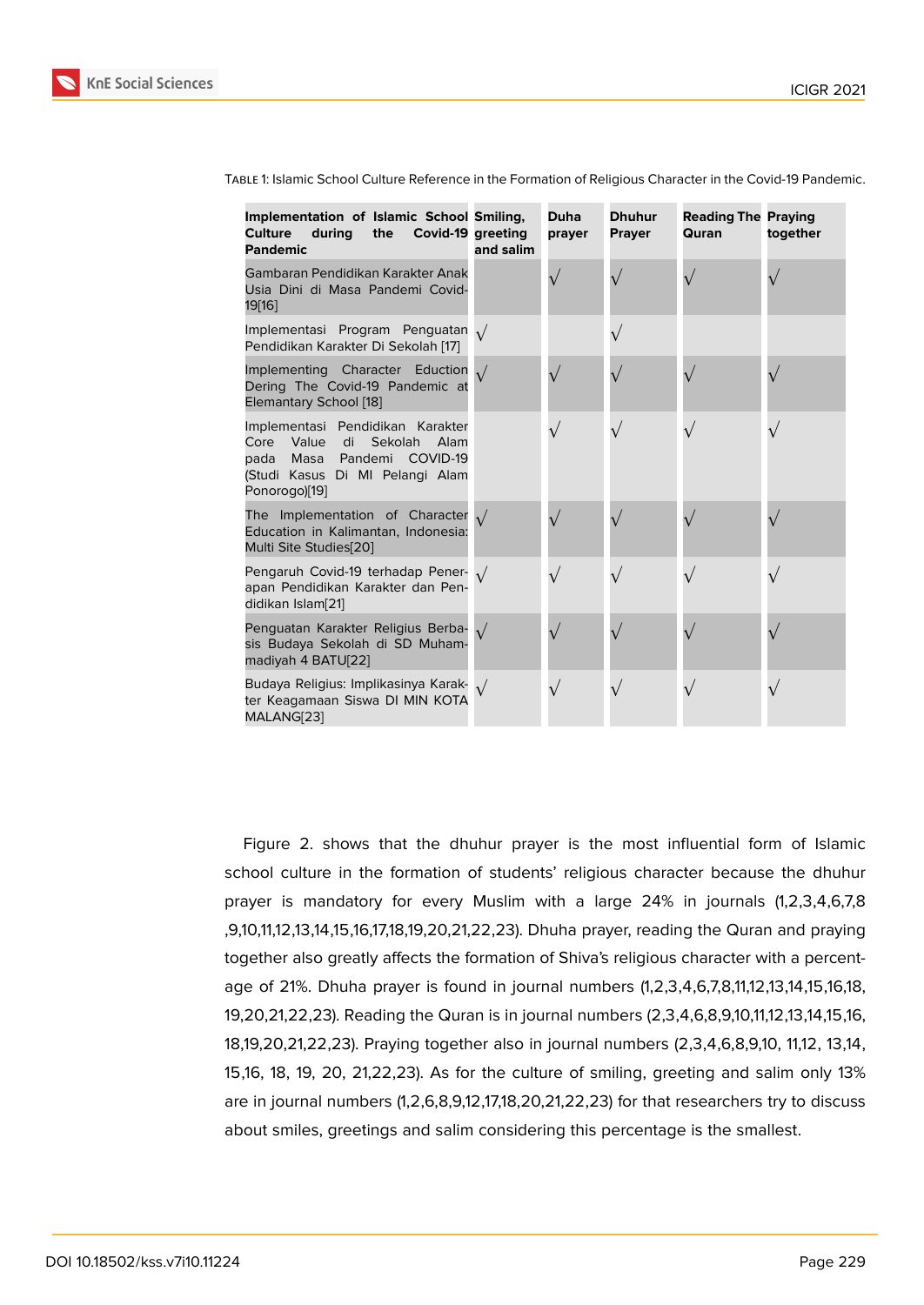

<span id="page-7-0"></span>**Figure** 2: Percentage of keyword suitability in articles/journals.

### **3.4. Challenges and Solutions for Implementing Islamic School Culture in Formation of Religious Character during the Covid-19 Pandemic**

The Covid-19 pandemic has changed all the order of the learning process in schools, students who usually come to school with a smile, greet and salim with friends and teachers, pray dhuha and dhuhur together, read the Quran and pray together cannot be done. From the results shown in the profile table, there are challenges in implementing Islamic school culture in the form of smiles, greetings and salim. This school culture cannot be carried out because it has its own challenges, namely: the educational process that changes according to the state of the community, because during the Covid-19 pandemic, initially when students met other people to smile, greet and say hello, now they should not do it because they have to keep their distance. [12] The general challenges of implementing Islamic school culture are: 1. Students lose the role model of the teacher. 2. Less than optimal supervision from a teacher. 3. The treatment of parents towards children in instilling religious character in children.[6]

The solution in facing challenges in implementing Islamic school culture in the formation of students' religious character during the Covid-19 pandemic, especially for smiling, greeting and salim is to always remind and practice when [in](#page-9-4) class to smile, greet and greet children. While the general solutions in implementing Islamic school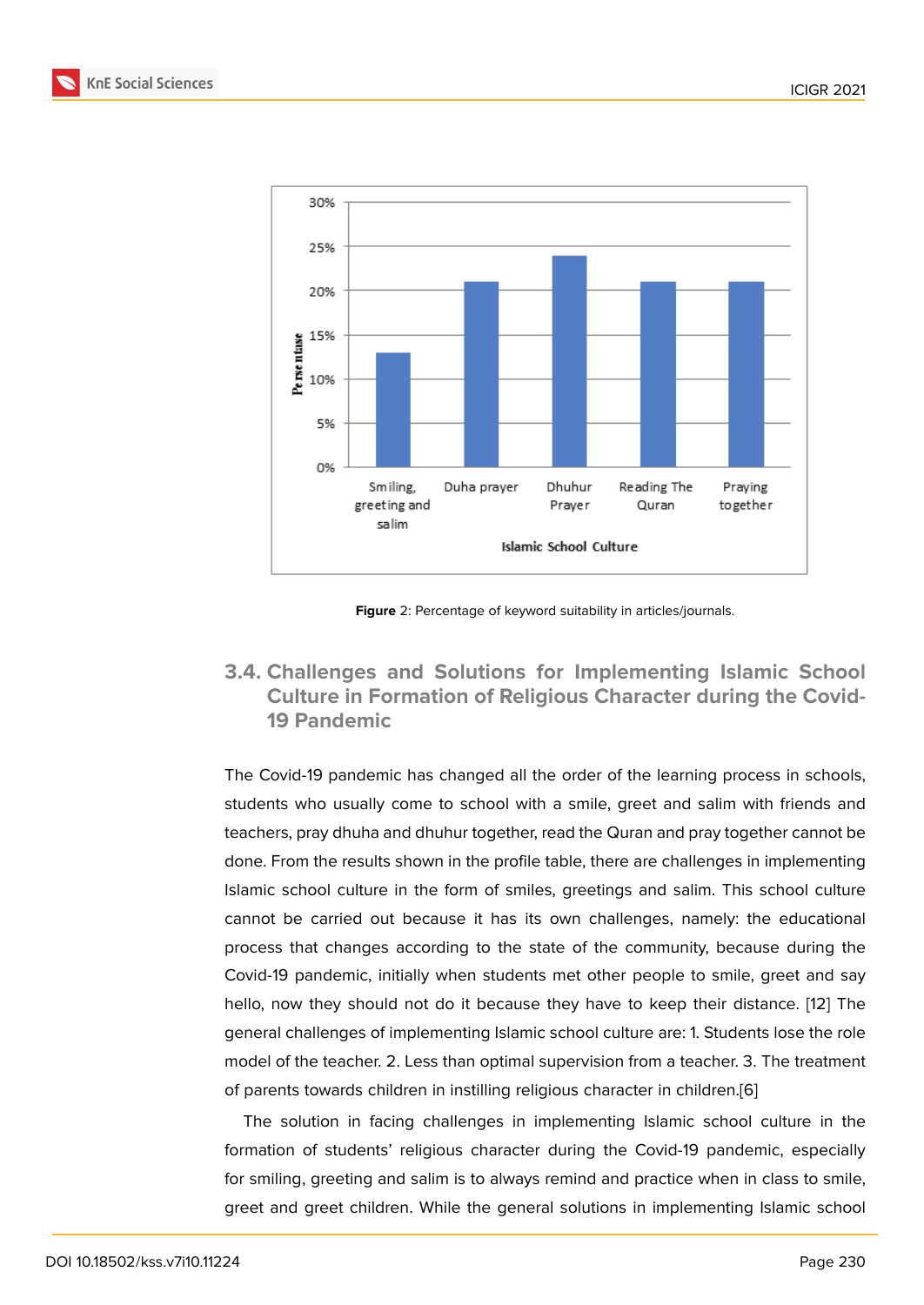culture in the formation of religious character are: 1. The example that is usually obtained from teachers now must be obtained from parents by instilling the discipline to make habits that are carried out at school, among others, diligently praying obligatory and sunnah, reading the Quran, multiplying prayers and giving examples of good things in the environment. around. 2. The teacher gives assignments to students in the form of lessons and practices related to worship in everyday life and provides monitoring of what is assigned to students by communicating with students' parents.[3]3. Schools include character education in the school curriculum so that all subjects will rely on the character values that are instilled in the school[15].

# **4. Conclusion**

During the Covid-19 pandemic, Islamic school culture in the formation of students' religious character can still be done. Especially for dhuhur prayer, dhuha prayer, reading the Quran, praying together and smiling, greeting and salim. For smiles, greetings and salim it is difficult to do it because of circumstances that require to keep a distance. As an effort that must be done for the teacher is to make habituation before teaching to smile, greet and greet students for the process of imitation. For parents, they must get used to it to their children so that it becomes a habit at home too. For dhuha prayer, dhuhur prayer, reading the Quran and praying with the teacher in the learning process is not only in the form of theory but also must practice worship and provide monitoring of what is assigned to students by communicating with students' parents.Even though in a learning position at home the teacher must set an example for students and monitor the implementation of Islamic school culture in the formation of students' religious character.

# **Acknowledgments**

We would like to thank the University of Muhammadiyah Sidoarjo for facilitating the preparation of this research.

### **References**

<span id="page-8-0"></span>[1] Jumroatun L, Burhanuddin B, Sobri AY. Implementasi budaya sekolah Islami dalam rangka pembinaan karakter siswa. Jurnal Administrasi dan Manajemen Pendidikan. 2018;1(2):206–212. https://doi.org/10.17977/um027v1i22018p206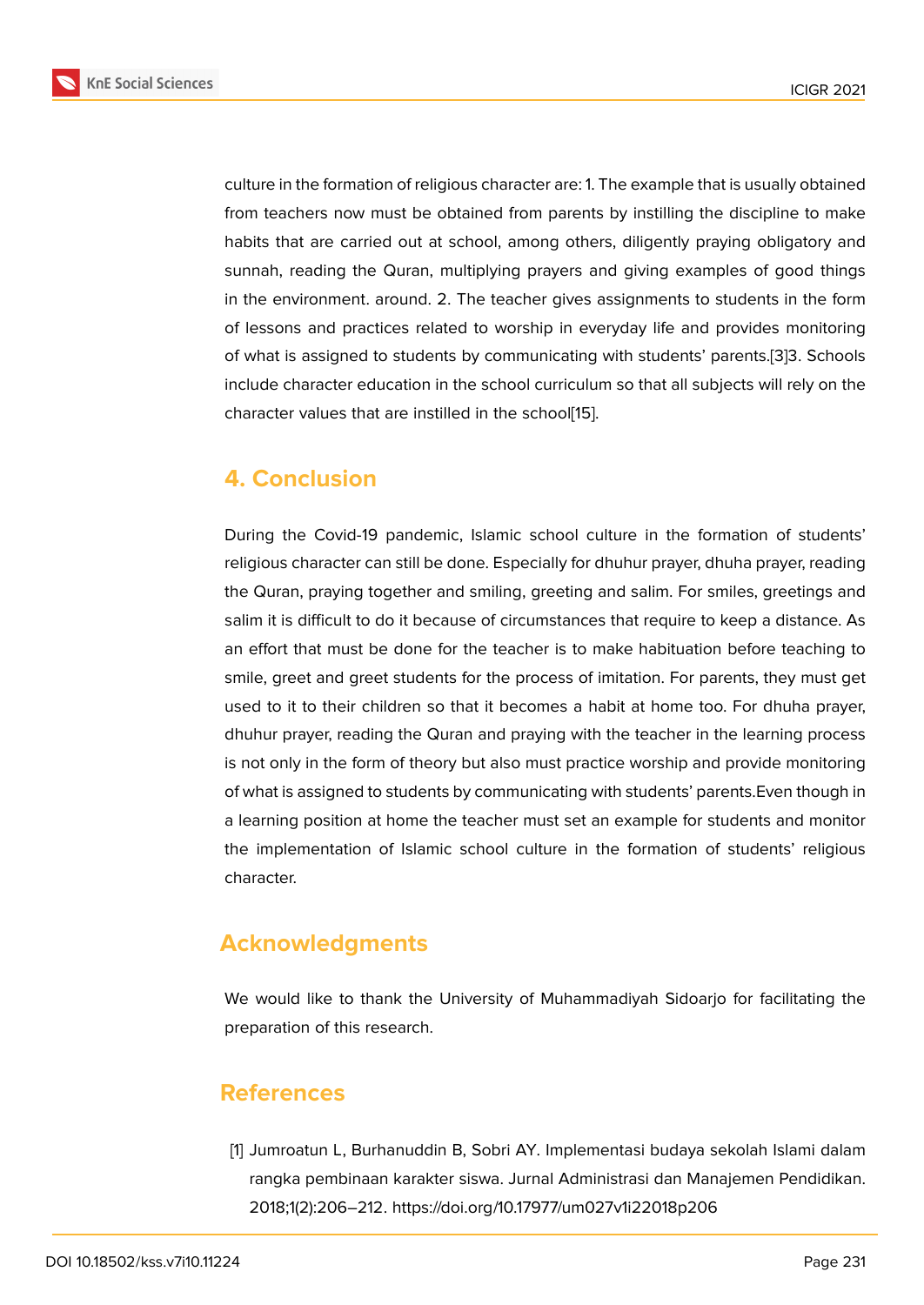

- <span id="page-9-0"></span>[2] Bali MM, Susilowati S. Transinternalisasi nilai-nilai kepesantrenan melalui konstruksi budaya religius di sekolah. Jurnal Pendidikan Agama Islam. 16 (1) 2019: https://doi.org/10.14421/ jpai.jpai.2019.161-01
- <span id="page-9-1"></span>[3] Amini A. Teachers and education of character instillation (Research result at private elementary school of Muhammadiyah in Medan). IJLERS. 2018;2(1):44–55. https://doi.org/10.30575/2017/IJLRES-2018010404
- <span id="page-9-2"></span>[4] Lestari L. Implementasi pendidikan karakter islami dalam budaya sekolah. PANCAWAHANA: Jurnal Studi Islam. 2021;16(1):128–140.
- <span id="page-9-3"></span>[5] Nugraheny DE. Bertambah 127, pasien meninggal dunia akibat Covid-19 capai 16.352 orang. Kompas.com; 26 Nov 2021.
- <span id="page-9-4"></span>[6] Rasmuin SI. Strategi implementasi pendidikan karakter di masa pandemi Covid-19; Studi kasus di MAN 2 banyuwangi rasmuin1. IJIES. 2021;4:17–36. https://doi.org/10.33367/ijies.v4i1.1629
- <span id="page-9-10"></span>[7] Rudiyanto M, Kasanova R. Dampak Covid-19 terhadap implementasi pendidikan karakter impact of Covid-19 on the implementation of character education. JurNal Pendidikan dan Teknologi Indonesia. 2021;1(5):209–213. https://doi.org/10.52436/1.jpti.43
- <span id="page-9-5"></span>[8] Arrosyad MI, Oktaviani SN, Eftia H. Nilai-nilai budaya sekolah dalam pembinaan aktivitas keagamaan siswa. ATTHULAB: Islamic Religion Teaching & Learning Journal. 2020;5:129–139. http://dx.doi.org/10.15575/ath.v5i1.7697
- <span id="page-9-11"></span>[9] Cahyani RR, Wulandari PA, Jannah IM. Implementasi budaya sekolah dalam pengembangan karakter peserta didik di MTs mambaus sholihin. Jurnal Administrasi Pendidikan Islam. 2020;2(2):124–140. https://doi.org/10.15642/japi.2020.2.2.124-140
- <span id="page-9-6"></span>[10] Suriadi S. Budaya sekolah dalam menumbuhkan karakter religius di madrasah tsanawiyah. Edukasia Jurnal Penelitian Pendidikan Islam. 2020;15(1):163. https://doi.org/10.21043/edukasia.v15i1.6442
- <span id="page-9-7"></span>[11] Afrilia H, Indriya I. Internalisasi pendidikan karakter islami anak ditengah pandemi Covid-19. Al-Fikr : Jurnal pendidikan islam. 2020;6(2):46–52.
- <span id="page-9-8"></span>[12] Zainud Z, Hakim L. The education of multi religious culture on Madrasah Aliyah: Study at Abu Hurairah Islamic boarding school mataram west nusa tenggara. Int. J. Multicult. Multireligious Underst. 2020;7(7):858-862. https://doi.org/10.18415/ijmmu.v7i7.2097
- <span id="page-9-9"></span>[13] Anwar K. Model pengembangan pendidikn karakter berbasispenguatan budaya U sekolah religius di Islam sultan agung 3 Semarang. Al-Fikri: Jurnal Studi dan Penelitian Pendidikan Islam.2 (29) 2019. 90-100